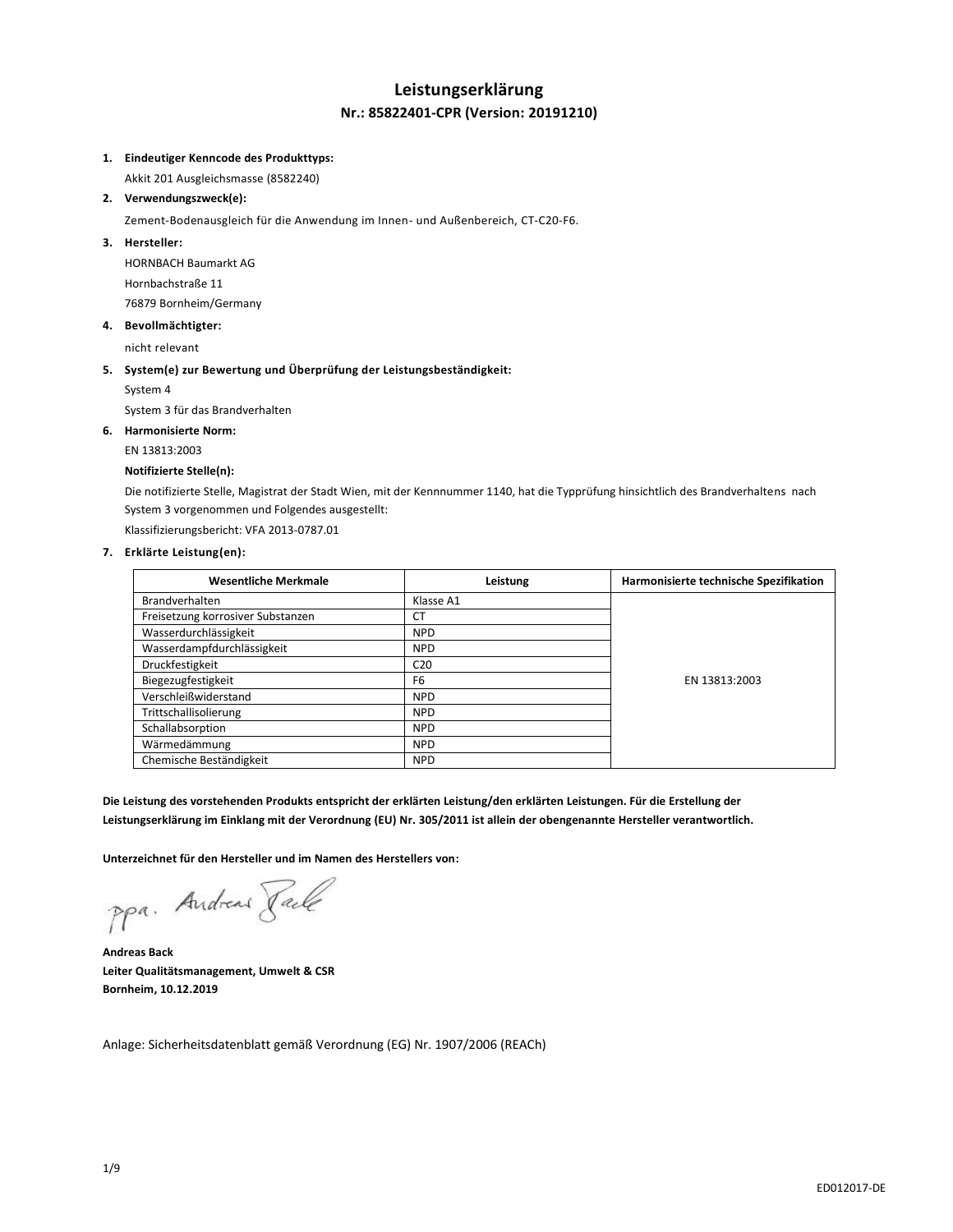# **Declaration of Performance No 85822401-CPR (Version: 20191210)**

### **1. Unique identification code of the product-type:**

Akkit 201 levelling compound (8582240)

**2. Intended use/es:**

Cement floor compensation for use in indoor and outdoor areas, CT-C20-F6.

**3. Manufacturer:**

HORNBACH Baumarkt AG Hornbachstraße 11 76879 Bornheim/Germany

**4. Authorised representative:**

not relevant

**5. System/s of AVCP:**

System 4

System 3 for reaction to fire

### **6. Harmonised standard:**

EN 13813:2003

### **Notified body/ies:**

The notified body, the Vienna City Magistrate, carrying identification number 1140, has performed the type test for reaction to fire following system 3 and issued the following:

classification report: VFA 2013-0787.01

### **7. Declared performance/s:**

| <b>Essential characteristics</b> | Performance     | Harmonised technical specification |
|----------------------------------|-----------------|------------------------------------|
| Reaction to fire                 | Class A1        |                                    |
| Release of corrosive substances  | <b>CT</b>       |                                    |
| Water permeability               | <b>NPD</b>      |                                    |
| Water vapour permeability        | <b>NPD</b>      |                                    |
| Compressive strength             | C <sub>20</sub> | EN 13813:2003                      |
| Flexural tensile strength        | F <sub>6</sub>  |                                    |
| Resistance to wear               | <b>NPD</b>      |                                    |
| Impact sound insulation          | <b>NPD</b>      |                                    |
| Sound absorption                 | <b>NPD</b>      |                                    |
| Thermal insulation               | <b>NPD</b>      |                                    |
| chemical durability              | <b>NPD</b>      |                                    |

**The performance of the product identified above is in conformity with the set of declared performance/s. This declaration of performance is issued, in accordance with Regulation (EU) No 305/2011, under the sole responsibility of the manufacturer identified above.**

**Signed for and on behalf of the manufacturer by:**

ppa. Andreas Taile

**Andreas Back Head of Quality Assurance, Environmental Issues & CSR At Bornheim on 10.12.2019**

Appendix: Material safety data sheet according to regulation (EG) no. 1907/2006 (REACh)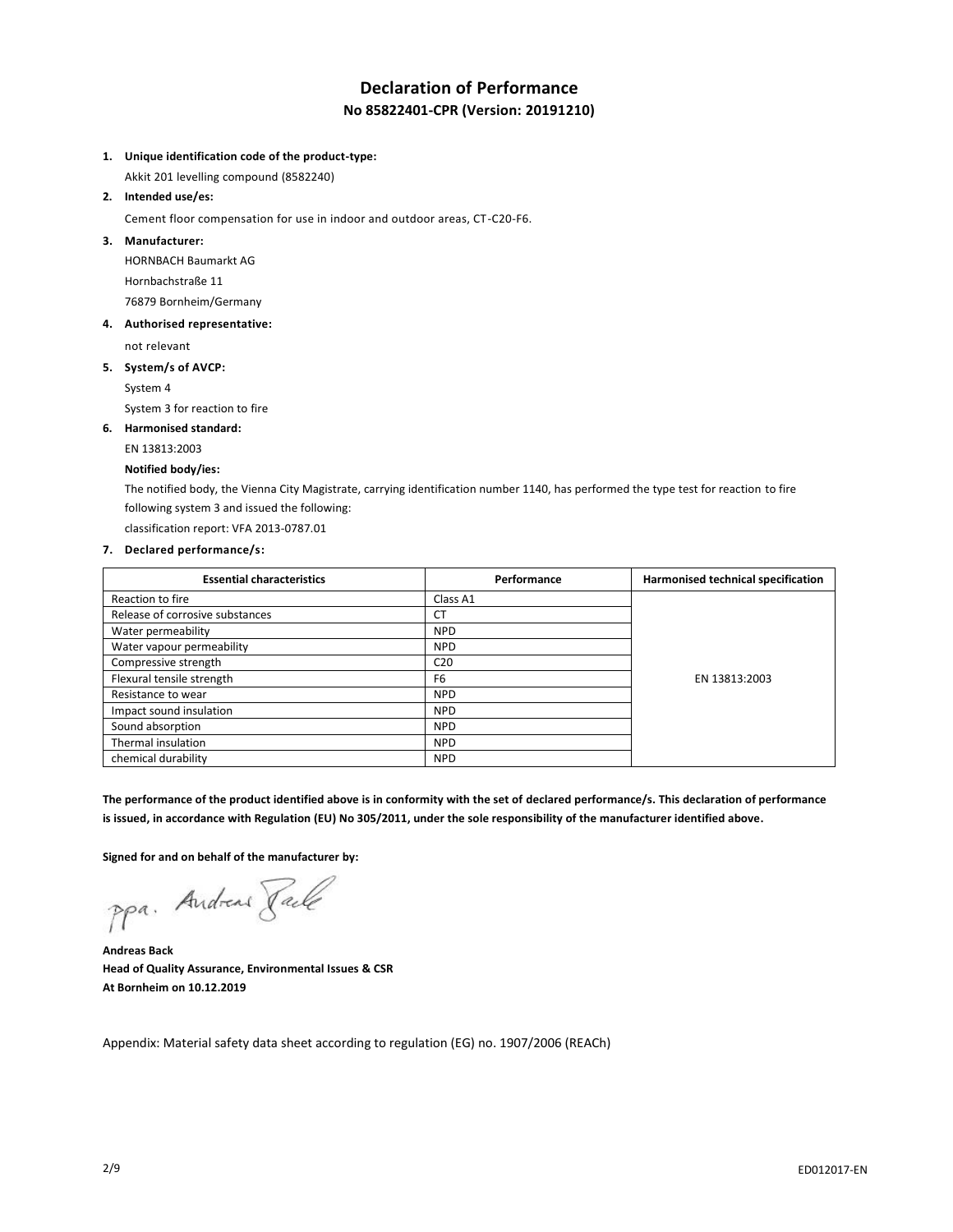# **Déclaration des Performances N <sup>o</sup> 85822401-CPR (Version 20191210)**

### **1. Code d'identification unique du produit type :**

Akkit 201 Enduit de ragréage (8582240)

**2. Usage(s) prévu(s) :**

Ragréage de sol en ciment pour utilisation à l'extérieur et à l'intérieur, CT-C20-F6.

**3. Fabricant :**

HORNBACH Baumarkt AG Hornbachstraße 11 76879 Bornheim/Germany

**4. Mandataire :**

non pertinent

### **5. Système(s) d'évaluation et de vérification de la constance des performances :**

Système 4

Système 3 pour le comportement au feu

## **6. Norme harmonisée :**

EN 13813:2003

## **Organisme(s) notifié(s) :**

L'institut agréé, Magistrat der Stadt Wien (Magistrat de la ville de Vienne), portant le numéro d'identification 1140, a effectué le contrôle de type concernant le comportement au feu selon le système 3 et a établi ce qui

suit : rapport de classification : VFA 2013-0787.01

### **7. Performance(s) déclarées :**

| Caractéristiques essentielles       | Performance     | Spécifications techniques<br>harmonisées |
|-------------------------------------|-----------------|------------------------------------------|
| Comportement au feu                 | Classe A1       |                                          |
| Dégagement de substances corrosives | <b>CT</b>       |                                          |
| Perméabilité à l'eau                | <b>NPD</b>      |                                          |
| Perméabilité à la vapeur d'eau      | <b>NPD</b>      | EN 13813:2003                            |
| Résistance à la compression         | C <sub>20</sub> |                                          |
| Résistance à la traction flexion    | F <sub>6</sub>  |                                          |
| Résistance à l'usure                | <b>NPD</b>      |                                          |
| Isolation aux bruits d'impact       | <b>NPD</b>      |                                          |
| Absorption acoustique               | <b>NPD</b>      |                                          |
| Isolation thermique                 | <b>NPD</b>      |                                          |
| Résistance chimique                 | <b>NPD</b>      |                                          |

**Les performances du produit identifié ci-dessus sont conformes aux performances déclarées. Conformément au règlement (UE) n <sup>o</sup> 305/2011, la présente déclaration des performances est établie sous la seule responsabilité du fabricant mentionné ci-dessus.**

**Signé pour le fabricant et en son nom par :**

ppa. Andreas Pale

**Andreas Back Directeur Management de la qualité & CSR À Bornheim, le 10.12.2019**

Annexe : Fiche technique de sécurité conformément au Règlement (UE) n° 1907/2006 (REACh)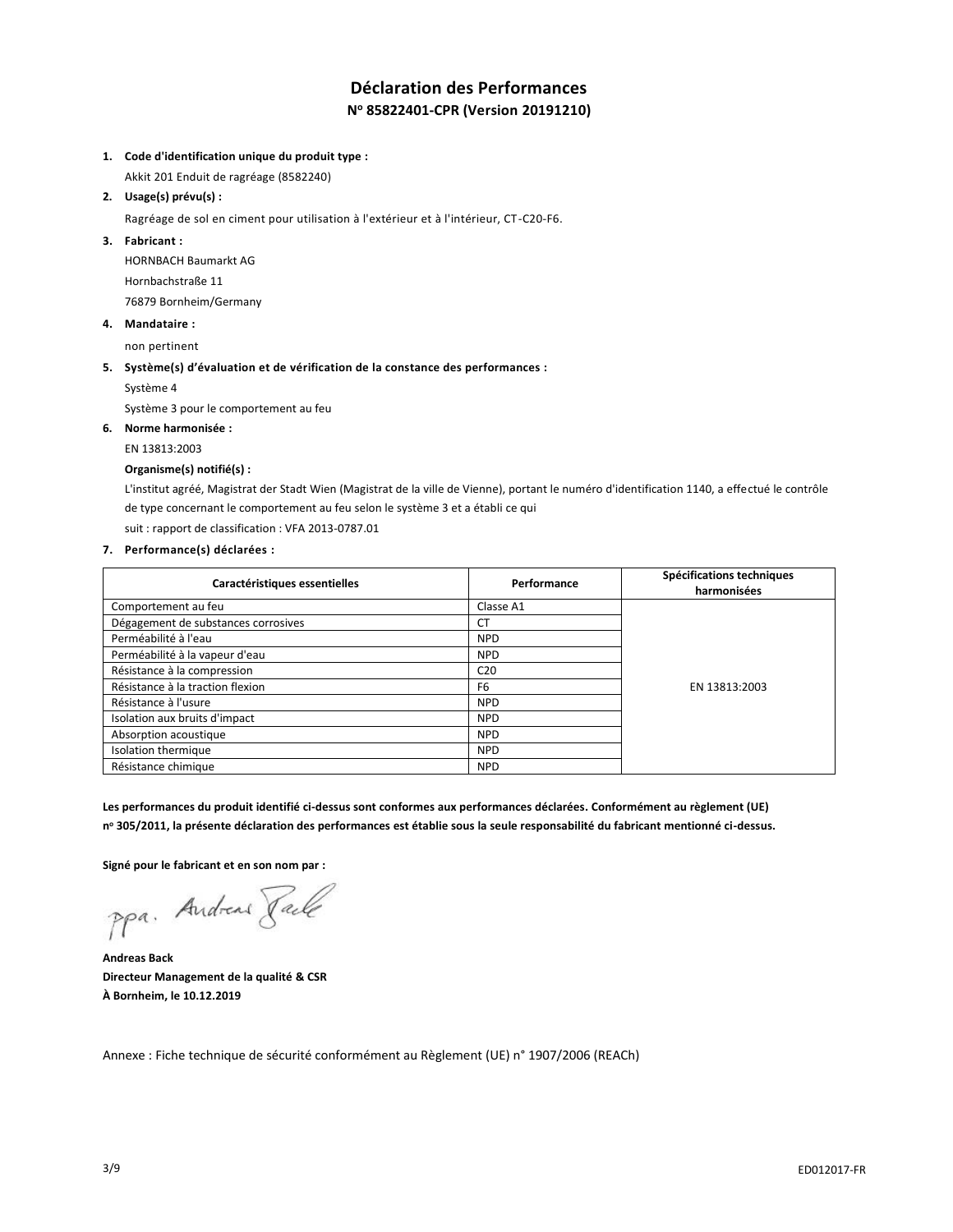## **Dichiarazione di Prestazione N. 85822401-CPR (Versione 20191210)**

- **1. Codice di identificazione unico del prodotto-tipo:**
- Akkit 201 Pasta levigante (8582240)
- **2. Usi previsti:**

Livellamento pavimentazione in cemento per l'applicazione in ambiente interno ed esterno, CT -C20-F6.

**3. Fabbricante:**

HORNBACH Baumarkt AG Hornbachstraße 11 76879 Bornheim/Germany

**4. Mandatario:**

non rilevante

**5. Sistemi di VVCP:**

Sistema 4

Sistema 3 per il comportamento antincendio

### **6. Norma armonizzata:**

EN 13813:2003

### **Organismi notificati:**

L'ente di notifica, municipalità della città di Vienna, con il codice identificativo 1140 ha realizzato la prova di tipo per quanto riguarda il comportamento antincendio secondo il sistema 3 e il seguente:

rapporto di classificazione: VFA 2013-0787.01

## **7. Prestazioni dichiarate:**

| Caratteristiche essenziali             | Prestazioni     | Specifiche tecniche armonizzate |
|----------------------------------------|-----------------|---------------------------------|
| Reazione al fuoco                      | Classe A1       |                                 |
| Rilascio di sostanze corrosive         | СT              |                                 |
| Permeabilità                           | <b>NPD</b>      |                                 |
| Permeabilità al vapore acqueo          | <b>NPD</b>      | EN 13813:2003                   |
| Resistenza alla compressione           | C <sub>20</sub> |                                 |
| Resistenza alla trazione per flessione | F <sub>6</sub>  |                                 |
| Resistenza all'usura                   | <b>NPD</b>      |                                 |
| Isolamento acustico dei pavimenti      | <b>NPD</b>      |                                 |
| Assorbimento sonoro                    | <b>NPD</b>      |                                 |
| Isolamento termico                     | <b>NPD</b>      |                                 |
| Resistenza chimica                     | <b>NPD</b>      |                                 |

**La prestazione del prodotto sopra identificato è conforme all'insieme delle prestazioni dichiarate. La presente dichiarazione di responsabilità viene emessa, in conformità al regolamento (UE) n. 305/2011, sotto la sola responsabilità del fabbricante sopra identificato.**

**Firmato a nome e per conto del fabbricante da:**

ppa. Andreas Face

**Andreas Back Responsabile Qualità & CSR In Bornheim addì 10.12.2019**

Allegato: Scheda di dati in materia di sicurezza conformemente al regolamento (CE) n. 1907/2006 (REACh)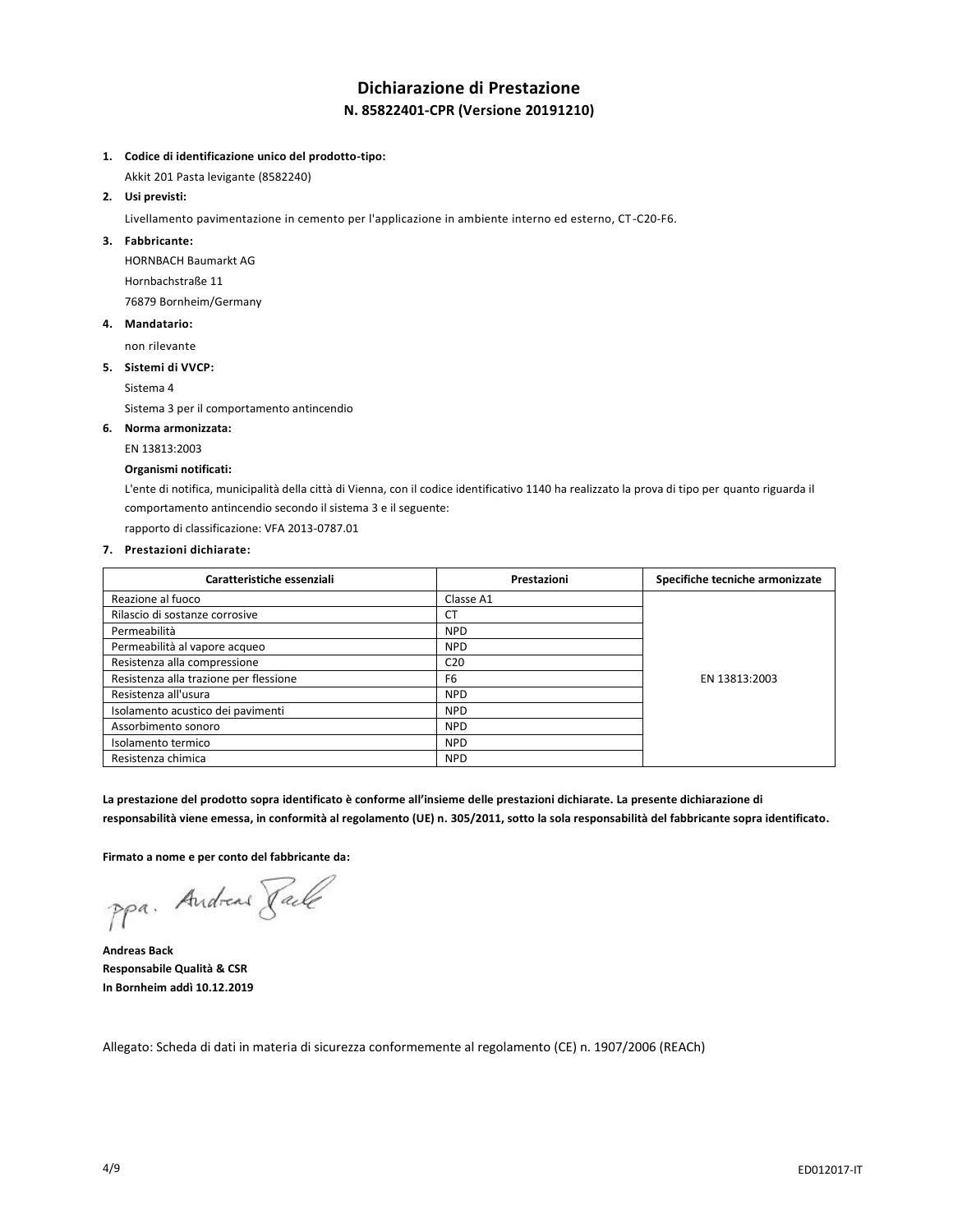## **Prestatieverklaring Nr. 85822401-CPR (Versie 20191210)**

### **1. Unieke identificatiecode van het producttype:**

Akkit 201 Egalisatiemortel (8582240)

### **2. Beoogd(e) gebruik(en):**

Cement-vloeregalisatie voor toepassing binnen- en buitenshuis, CT-C20-F6.

**3. Fabrikant:**

HORNBACH Baumarkt AG Hornbachstraße 11 76879 Bornheim/Germany

**4. Gemachtigde:**

niet relevant

### **5. Het system of de systemen voor de beoordeling en verificatie van de prestatiebestendigheid:**

Systeem 4

Systeem 3 voor het brandgedrag

**6. Geharmoniseerde norm:**

#### EN 13813:2003

## **Aangemelde instantie(s):**

De aangemelde instantie, de Magistrat der Stadt Wien, met het identificatienummer 1140 heeft de typetest aangaande het brandgedrag volgens het systeem 3 uitgevoerd en het volgende verstrekt:

classificatie rapport: VFA 2013-0787.01

### **7. Aangegeven prestatie(s):**

| Essentiële kenmerken                 | Vermogen        | Geharmoniseerde technische specificatie |
|--------------------------------------|-----------------|-----------------------------------------|
| Brandgedrag                          | Klasse A1       |                                         |
| Vrijkomen van corrosieve substanties | <b>CT</b>       |                                         |
| Waterdoorlaatbaarheid                | <b>NPD</b>      |                                         |
| Waterdampdoorlaatbaarheid            | <b>NPD</b>      |                                         |
| Drukvastheid                         | C <sub>20</sub> |                                         |
| Buigtreksterkte                      | F <sub>6</sub>  | EN 13813:2003                           |
| Slijtageweerstand                    | <b>NPD</b>      |                                         |
| Contactgeluidsisolatie               | <b>NPD</b>      |                                         |
| Geluidsabsorptie                     | <b>NPD</b>      |                                         |
| Warmte-isolatie                      | <b>NPD</b>      |                                         |
| Chemische bestendigheid              | <b>NPD</b>      |                                         |

**De prestaties van het hierboven omschreven product zijn conform de aangegeven prestaties. Deze prestatieverklaring wordt in overeenstemming met Verordening (EU) nr. 305/2011 onder de exclusieve verantwoordelijkheid van de hierboven vermelde fabrikant verstrekt.**

**Ondertekend voor en namens de fabrikant door:**

ppa. Andreas Face

**Andreas Back hoofd Kwaliteitsmanagement & CSR Te Bornheim op 10.12.2019**

Bijlage: Veiligheidsinformatieblad volgens de verordening (EG) nr. 1907/2006 (REACh)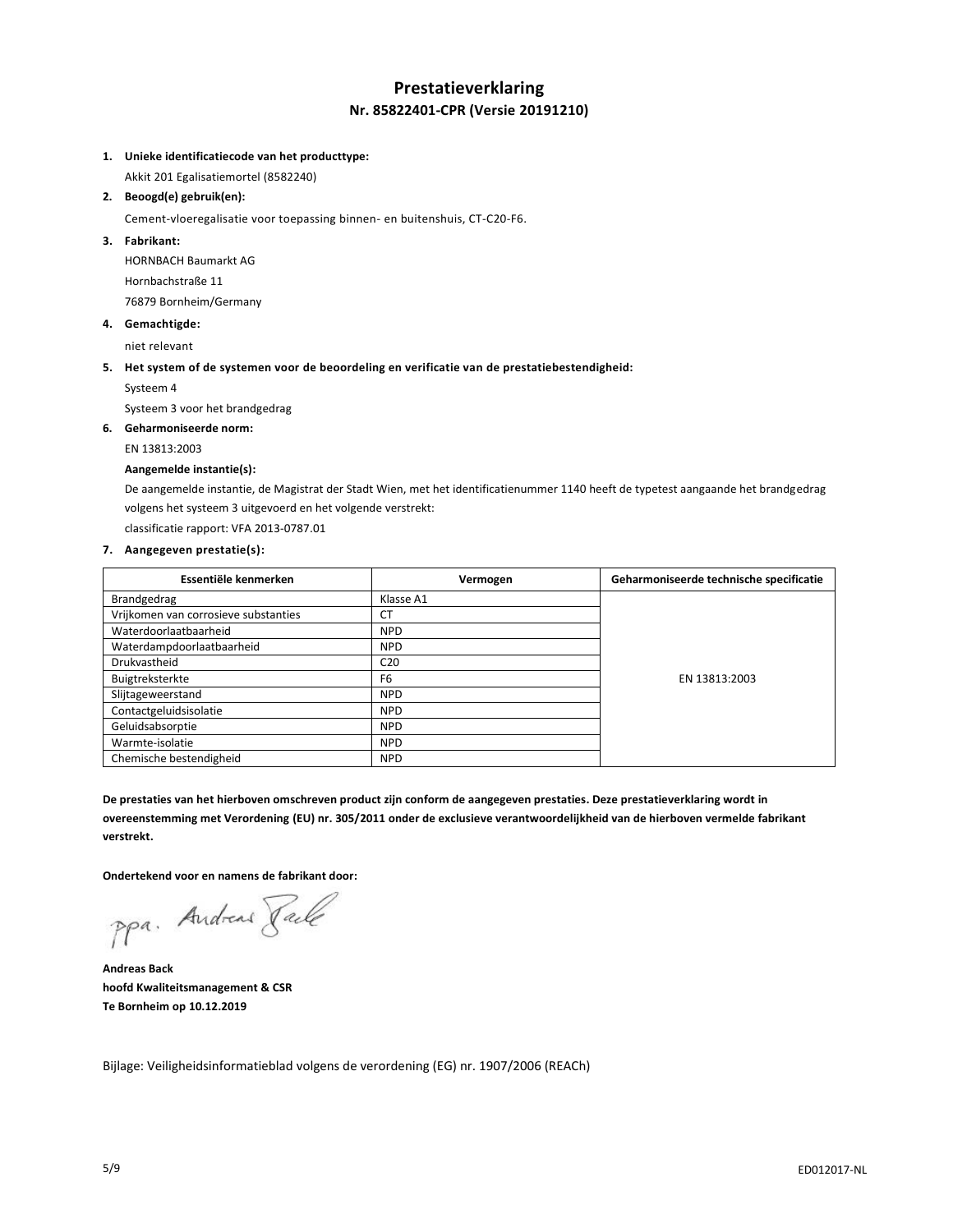# **Prestandadeklaration Nr 85822401-CPR (Version 20191210)**

### **1. Produkttypens unika identifikationskod:**

Akkit 201 utjämningsmassa (8582240)

**2. Avsedd användning/avsedda användningar:**

Cement-golvutjämning för användning inom- och utomhus, CT-C20-F6.

**3. Tillverkare:**

HORNBACH Baumarkt AG Hornbachstraße 11 76879 Bornheim/Germany

**4. Tillverkarens representant:**

ej relevant

**5. System för bedömning och fortlöpande kontroll av prestanda:**

System 4

System 3 för förhållningssätt vid brand

**6. Harmoniserad standard:**

EN 13813:2003

## **Anmält/anmälda organ:**

Det officiella certifieringsorganet, kommunalförvaltningen för staden Wien, med ID-nummer 1140 har utfört typprovningen för förhållningssätt vid brand enligt system 3 och har utställt följande:

klassificeringsrapport: VFA 2013-0787.01

### **7. Angiven prestanda:**

| Väsentliga kännetecken             | Prestanda       | Harmoniserad teknisk specifikation |
|------------------------------------|-----------------|------------------------------------|
| Förhållningssätt vid brand         | Klass A1        |                                    |
| Frigörande av korrosiva substanser | <b>CT</b>       |                                    |
| Vattengenomsläpplighet             | <b>NPD</b>      |                                    |
| Ånggenomsläpplighet                | <b>NPD</b>      |                                    |
| Tryckhållfasthet                   | C <sub>20</sub> |                                    |
| Böjdraghållfasthet                 | F <sub>6</sub>  | EN 13813:2003                      |
| Slitmotstånd                       | <b>NPD</b>      |                                    |
| Stegljudisolering                  | <b>NPD</b>      |                                    |
| Ljudabsorption                     | <b>NPD</b>      |                                    |
| Värmeisolering                     | <b>NPD</b>      |                                    |
| kemisk beständighet                | <b>NPD</b>      |                                    |

**Prestandan för ovanstående produkt överensstämmer med den angivna prestandan. Denna prestandadeklaration har utfärdats i enlighet med förordning (EU) nr 305/2011 på eget ansvar av den tillverkare som anges ovan.**

**Undertecknad på tillverkarens vägnar av:**

ppa. Andreas Pale

**Andreas Back ledare för kvalitetsmanagement & CSR Bornheim den 10.12.2019**

Bilaga: Säkerhetsdatablad enligt förordning (EG) nr 1907/2006 (REACh)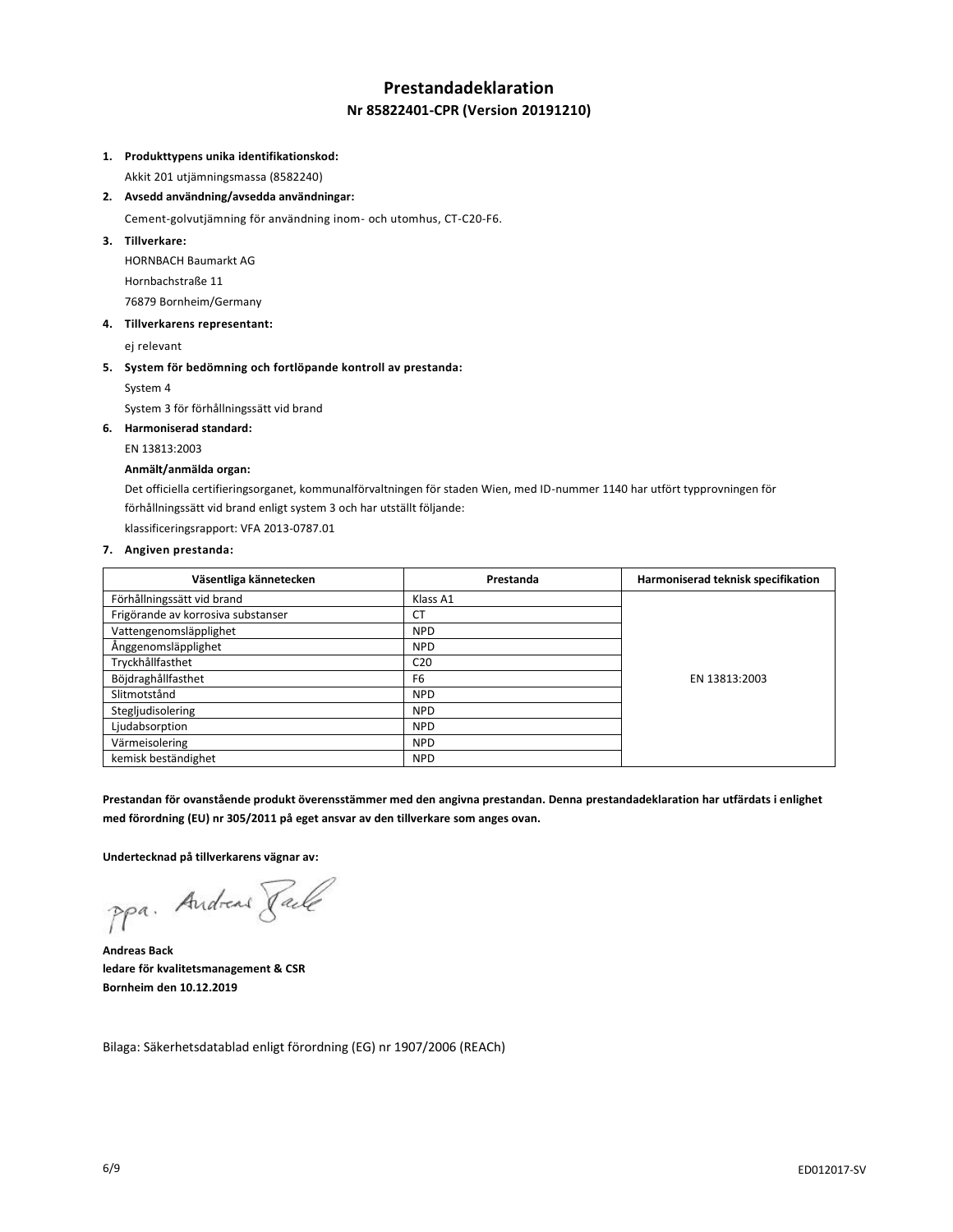# **Prohlášení o Vlastnostech č. 85822401-CPR (Verze 20191210)**

## **1. Jedinečný identifikační kód typu výrobku:**

Akkit 201 Vyrovnávací hmota (8582240)

### **2. Zamýšlené/zamýšlená použití:**

Cementová vyrovnávací hmota pro použití ve vnitřním a venkovním prostoru, CT-C20-F6.

**3. Výrobce:**

HORNBACH Baumarkt AG Hornbachstraße 11 76879 Bornheim/Germany

**4. Zplnomocněný zástupce:**

irelevantní

## **5. Systém/systémy POSV:**

Systém 4

Systém 3 pro požární vlastnosti

## **6. Harmonizovaná norma:**

### EN 13813:2003

## **Oznámený subjekt/oznámené subjekty:**

Notifikované místo, magistrát města Vídeň, s identifikačním číslem 1140 provedlo typovou zkoušku z hlediska požárních vlastností podle systému 3 a vystavilo následující:

klasifikační zpráva: VFA 2013-0787.01

### **7. Deklarovaná vlastnost/Deklarované vlastnosti:**

| Podstatné vlastnosti         | Výkon           | Harmonizovaná technická specifikace |
|------------------------------|-----------------|-------------------------------------|
| Požární vlastnosti           | Třída A1        |                                     |
| Uvolňování korozivních látek | СT              |                                     |
| Propustnost pro vodu         | <b>NPD</b>      |                                     |
| Propustnost vodních par      | <b>NPD</b>      | EN 13813:2003                       |
| Pevnost v tlaku              | C <sub>20</sub> |                                     |
| Pevnost v tahu za ohybu      | F <sub>6</sub>  |                                     |
| Odolnost proti opotřebení    | <b>NPD</b>      |                                     |
| Kročejová neprůzvučnost      | <b>NPD</b>      |                                     |
| Zvuková pohltivost           | <b>NPD</b>      |                                     |
| Tepelná izolace              | <b>NPD</b>      |                                     |
| Chemická odolnost            | <b>NPD</b>      |                                     |

**Vlastnosti výše uvedeného výrobku jsou ve shodě se souborem deklarovaných vlastností. Toto prohlášení o vlastnostech se v souladu s nařízením (EU) č. 305/2011 vydává na výhradní odpovědnost výrobce uvedeného výše.**

**Podepsáno za výrobce a jeho jménem:**

ppa. Andreas Pack

**Andreas Back vedoucí oddělení kvality & CSR V Bornheim dne 10.12.2019**

Příloha: Bezpečnostní datový list podle vyhlášky (ES) č. 1907/2006 (REACh)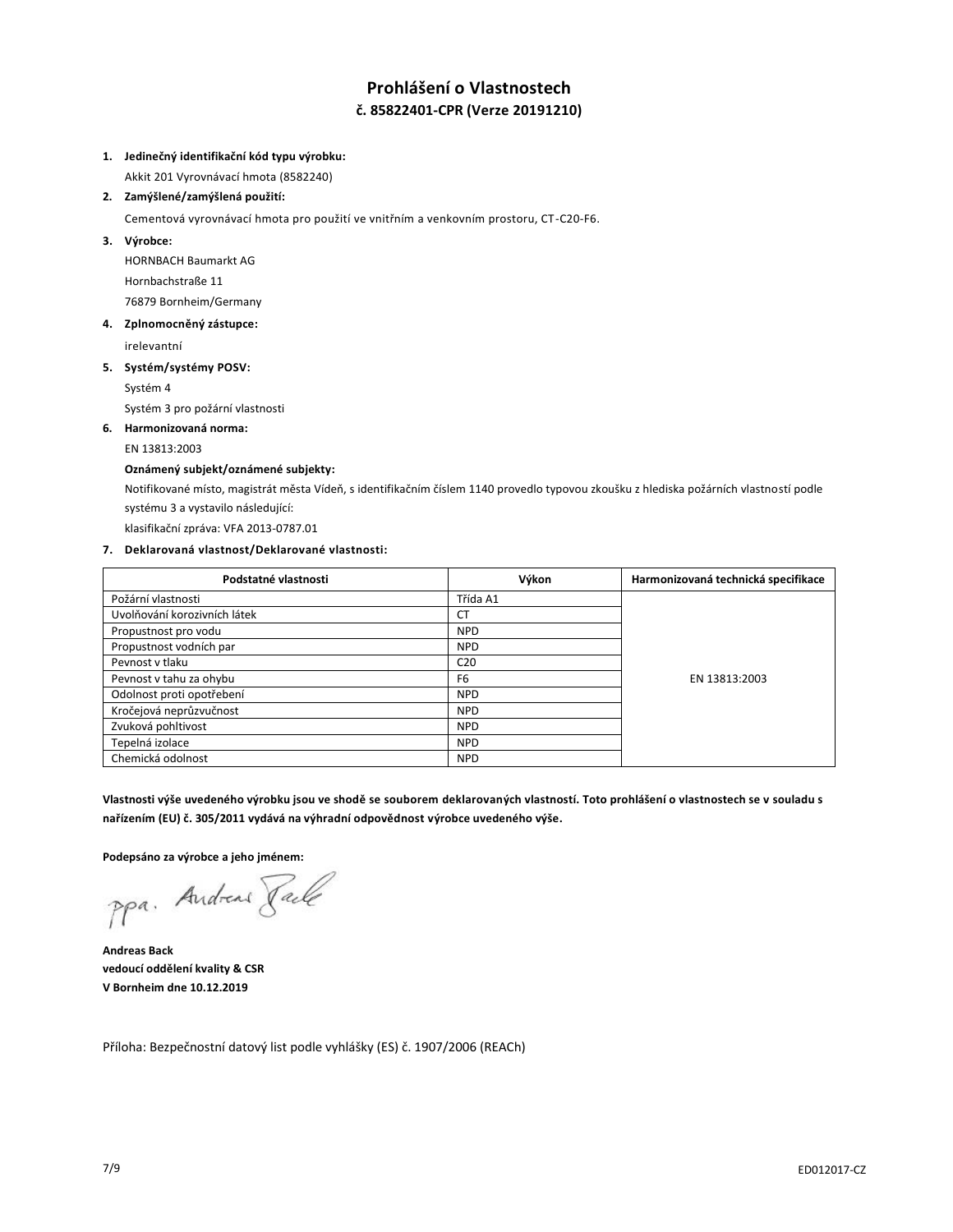# **Vyhlásenie o Parametroch č. 85822401-CPR (Verzia 20191210)**

### **1. Jedinečný identifikačný kód typu výrobku:**

Akkit 201 Vyrovnávacia hmota (8582240)

## **2. Zamýšľané použitie/použitia:**

Vyrovnanie cementovej podlahy na používanie v interiéri a exteriéri, CT-C20-F6.

**3. Výrobca:**

HORNBACH Baumarkt AG Hornbachstraße 11 76879 Bornheim/Germany

**4. Splnomocnený zástupca:**

irelevantný

## **5. Systém(-y) posudzovania a overovania nemennosti parametrov:**

Systém 4

Systém 3 pre správanie sa pri požiari

## **6. Harmonizovaná norma:**

EN 13813:2003

## **Notifikovaný(-é) subjekt(-y):**

Notifikačné miesto, magistrát mesta Viedeň, s identifikačným číslom 1140 vykonalo skúšku typu s ohľadom na správanie sa pri požiari podľa systému 3 a vydalo nasledovné:

klasifikačná správa: VFA 2013-0787.01

### **7. Deklarované parametre:**

| Podstatné znaky                  | Výkon           | Harmonizované technické špecifikácie |
|----------------------------------|-----------------|--------------------------------------|
| Správanie sa pri požiari         | Trieda A1       |                                      |
| Únik látok spôsobujúcich koróziu | СT              |                                      |
| Priepustnosť vody                | <b>NPD</b>      |                                      |
| Priepustnosť vodnej pary         | <b>NPD</b>      |                                      |
| Odolnosť proti tlaku             | C <sub>20</sub> |                                      |
| Pevnosť v ohybe                  | F <sub>6</sub>  | EN 13813:2003                        |
| Odolnosť proti opotrebeniu       | <b>NPD</b>      |                                      |
| Izolácia proti hluku krokov      | <b>NPD</b>      |                                      |
| Absorpcia hluku                  | <b>NPD</b>      |                                      |
| Timenie tepla                    | <b>NPD</b>      |                                      |
| chemická odolnosť                | <b>NPD</b>      |                                      |

**Uvedené parametre výrobku sú v zhode so súborom deklarovaných parametrov. Toto vyhlásenie o parametroch sa v súlade s nariadením (EU) č. 305/2011 vydáva na výhradnú zodpovednosť uvedeného výrobcu.**

**Podpísal(-a) za a v mene výrobcu:**

ppa. Andreas Taile

**Andreas Back vedúci manažmentu kvality & CSR V Bornheim dňa 10.12.2019**

Príloha: Bezpečnostný dátový list podľa vyhlášky (EÚ) č. 1907/2006 (REACh)